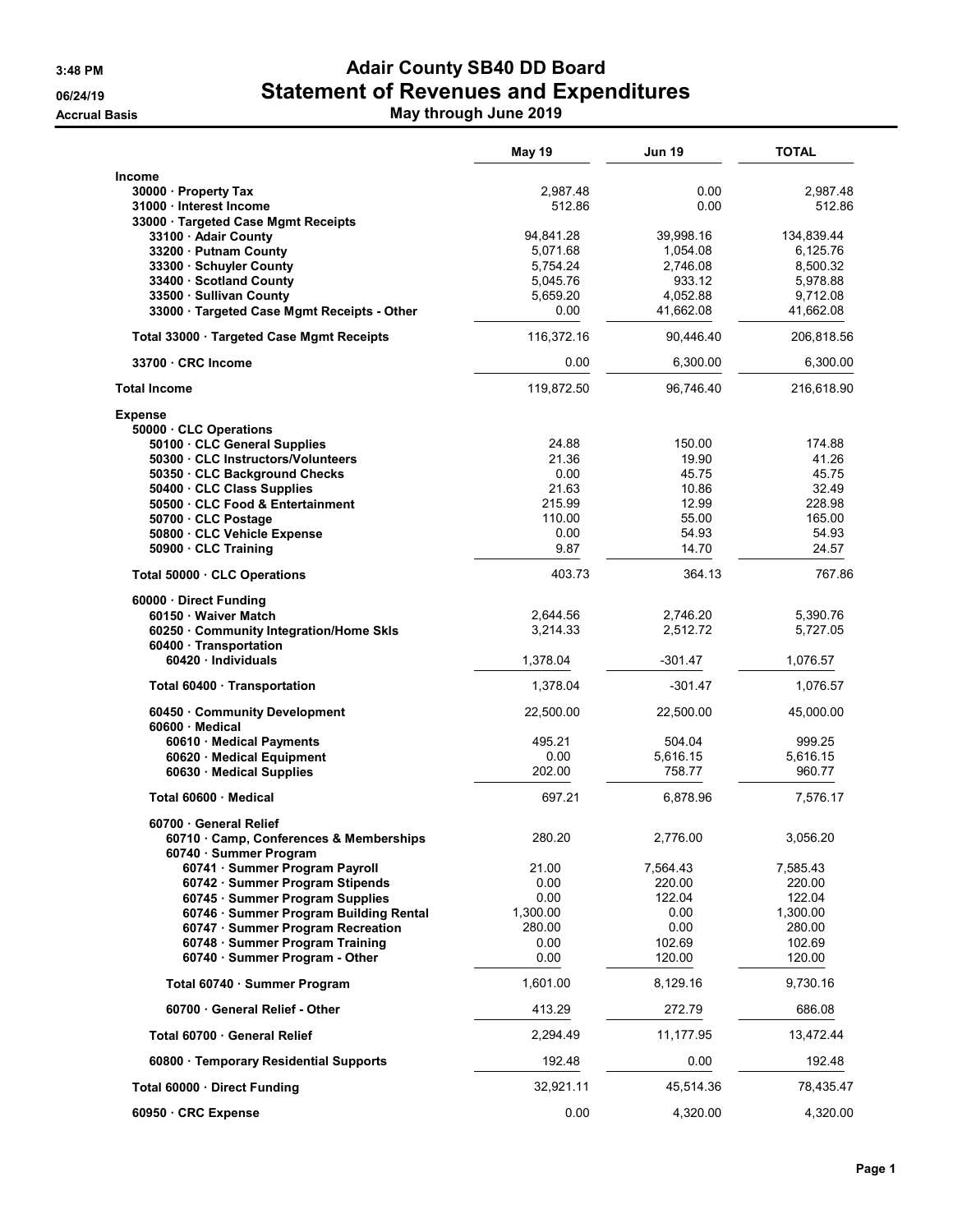## 3:48 PM **Adair County SB40 DD Board** 06/24/19 **Statement of Revenues and Expenditures** Accrual Basis **May through June 2019 May through June 2019**

|                                                                 | May 19           | <b>Jun 19</b>    | <b>TOTAL</b>       |
|-----------------------------------------------------------------|------------------|------------------|--------------------|
| 61000 Funding to Other Counties                                 |                  |                  |                    |
| 61100 · Funding to Putnam County                                | 142.40           | 694.43           | 836.83             |
| 61200 · Funding to Schuyler County                              | 601.01           | 961.63           | 1,562.64           |
| 61300 · Funding to Scotland County                              | 205.32           | 270.15           | 475.47             |
| 61400 Funding to Sullivan County                                | 609.86           | 1,516.34         | 2,126.20           |
| Total 61000 · Funding to Other Counties                         | 1,558.59         | 3,442.55         | 5,001.14           |
| 80000 · Programming - Indirect                                  |                  |                  |                    |
| 84000 Dues and Memberships                                      | 0.00             | 190.00           | 190.00             |
| 85000 · Employee Travel                                         |                  |                  |                    |
| 70400 · TCM Admin Mileage                                       | 643.34           | 773.67           | 1,417.01           |
| 71150 · TCM Adair Mileage                                       | 686.17           | 694.64           | 1,380.81           |
| 72150 · TCM Putnam Mileage                                      | 248.24           | 292.32           | 540.56             |
| 73150 · TCM Schuyler Mileage                                    | 222.72           | 226.78           | 449.50             |
| 74150 · TCM Scotland Mileage                                    | 153.12<br>414.70 | 138.04<br>392.86 | 291.16<br>807.56   |
| 75150 · TCM Sullivan Mileage<br>85000 · Employee Travel - Other | 146.91           | 134.38           | 281.29             |
| Total 85000 · Employee Travel                                   | 2,515.20         | 2,652.69         | 5,167.89           |
| 86000 · Insurance                                               |                  |                  |                    |
| 86100 Directors & Officers                                      | 1,666.00         | 0.00             | 1,666.00           |
| Total 86000 · Insurance                                         | 1,666.00         | 0.00             | 1,666.00           |
| 87000 Office Expenses                                           |                  |                  |                    |
| 87100 Office Supplies                                           |                  |                  |                    |
| 87110 Office Supplies-Country Club                              | 58.98            | 0.00             | 58.98              |
| 87120 Office Supplies-McPherson                                 | 1.960.42         | 484.67           | 2,445.09           |
| Total 87100 · Office Supplies                                   | 2,019.40         | 484.67           | 2,504.07           |
| 87200 · Postage                                                 |                  |                  |                    |
| 87210 · Postage-General                                         | 0.00             | 113.00           | 113.00             |
| 87220 · Postage-TCM                                             | 0.00             | 120.35           | 120.35             |
| Total 87200 · Postage                                           | 0.00             | 233.35           | 233.35             |
| 87300 Advertising/Marketing                                     |                  |                  |                    |
| 87320 · Advertising-McPherson                                   | 139.00           | 0.00             | 139.00             |
| 87300 · Advertising/Marketing - Other                           | 250.00           | 1,190.05         | 1,440.05           |
| Total 87300 · Advertising/Marketing                             | 389.00           | 1,190.05         | 1,579.05           |
| 87450 Employee Retention/Appreciation                           | 150.00           | 750.51           | 900.51             |
| 87700 · Building Maintenance                                    |                  |                  |                    |
| 87710 Janitorial                                                |                  |                  |                    |
| 87711 Janitorial-Country Club                                   | 292.66<br>681.24 | 242.60<br>337.02 | 535.26<br>1,018.26 |
| 87712 Janitorial-McPherson                                      |                  |                  |                    |
| Total 87710 · Janitorial                                        | 973.90           | 579.62           | 1,553.52           |
| 87720 · Lawn Care                                               |                  |                  |                    |
| 87721 · Lawn Care-Country Club                                  | 250.00           | 200.00           | 450.00             |
| 87722 Lawn Care-McPherson                                       | 75.00            | 95.00            | 170.00             |
| Total 87720 · Lawn Care                                         | 325.00           | 295.00           | 620.00             |
| Total 87700 · Building Maintenance                              | 1,298.90         | 874.62           | 2,173.52           |
| 87800 Software & Technology                                     | 2,900.00         | 3,019.40         | 5,919.40           |
| Total 87000 Office Expenses                                     | 6,757.30         | 6,552.60         | 13,309.90          |
| 87500 · Personnel                                               |                  |                  |                    |
| 51000 CLC Personnel                                             |                  |                  |                    |
| 51100 CLC Center Salary Expense                                 | 5,910.86         | 5,514.74         | 11,425.60          |
| Total 51000 · CLC Personnel                                     | 5,910.86         | 5,514.74         | 11,425.60          |